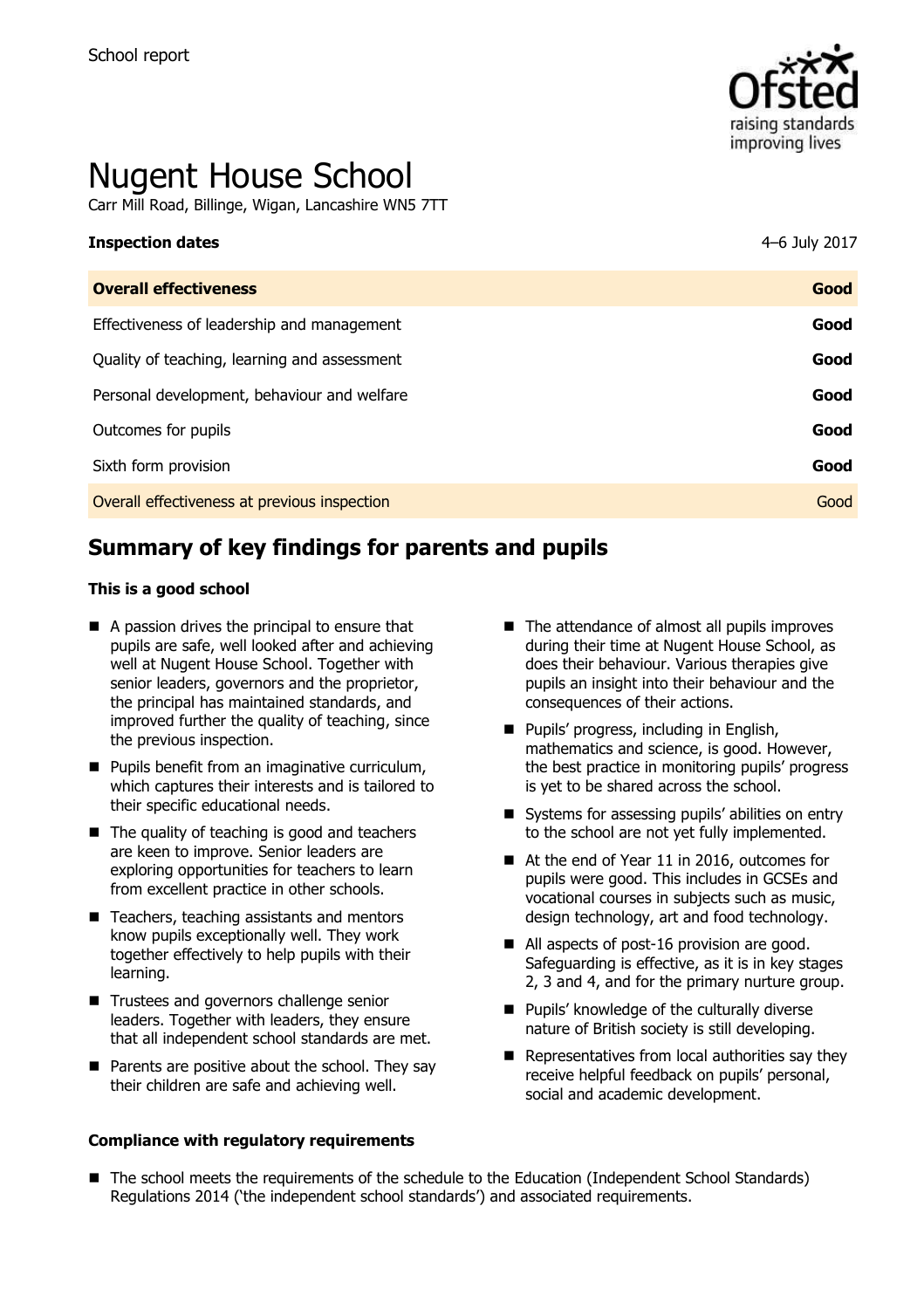

# **Full report**

### **What does the school need to do to improve further?**

- **IMPROVE the quality of leadership and management by:** 
	- developing a shared system to accurately baseline pupils' skills and abilities on entry to the school
	- sharing the best practice, in subjects such as music and design technology, in assessing pupils' performance across the school and in all subjects
	- providing opportunities for teachers to visit other schools, learn from best practice and enhance their teaching skills
	- developing pupils' knowledge and appreciation of the culturally diverse nature of British society.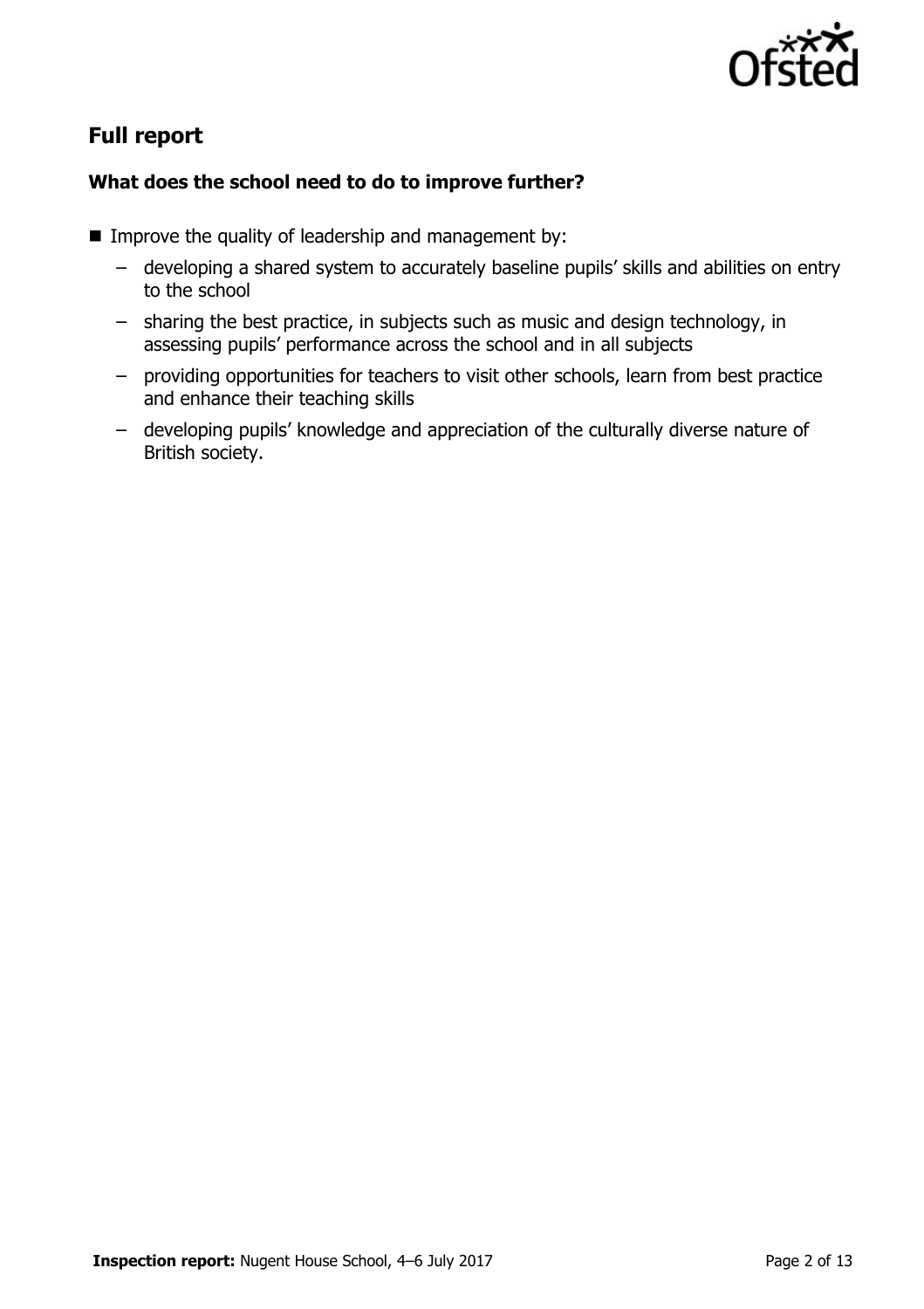

# **Inspection judgements**

#### **Effectiveness of leadership and management Good**

- The principal of Nugent House School is determined to ensure that pupils achieve to the very best of their ability, enjoy their time at school and continue to develop in confidence. The principal has made rapid and significant changes over the first full year of her tenure. Quite rightly, her focus has been on improving the quality of teaching and ensuring that all staff are accountable for pupils' achievement, welfare and personal development.
- Together with her new head of school, the principal has consolidated the senior leadership team. With the full support of governors and the proprietor, senior leaders ensure that safeguarding procedures are robust, teaching and learning are good and all independent school standards are met.
- Most staff are of the view that the school has improved since the previous inspection. They say that training and professional development opportunities have helped to support them in improving their practice. A small core of staff are less positive and feel that recent changes have adversely impacted the school. However, the overwhelming majority of staff who met with the inspector know exactly what senior leaders are aiming to achieve and fully support the school's improvement plans.
- The principal has implemented a rigorous system of performance management, which clearly sets out what each member of staff is expected to achieve, and includes precise timescales for actions to be taken. Performance management outcomes are closely linked to the school's priorities, particularly those which aim to raise standards, improve the quality of teaching and develop middle leaders.
- **Pupils enjoy learning and mostly engage with the school's wide and varied curriculum.** This ensures their good progress in different subjects. Teachers and support staff are skilled at harnessing the interests of pupils, many of whom have significant gaps in their learning, having missed extended periods of education.
- All pupils study art, food technology, science and physical education. Music is taught across the school and, together with horticulture, forms an important part of the school's therapeutic programme. Writing and mathematics are promoted well across the curriculum, as is reading, particularly in the primary nurture group.
- The school's work to promote pupils' spiritual, moral, social and cultural development is good. Pupils have a keen sense of social responsibility and an empathy with those less fortunate than themselves. They regularly raise money for various charities and recently participated in raising funds for Children in Need and Red Nose Day, and organised a Grenfell Tower charity day. Pupils enjoy playing piano, string and various percussion instruments, and listening to orchestral performances at the Liverpool Philharmonic.
- Pupils' appreciation of most aspects of British values is good. They have a highly developed sense of social justice and enjoy sharing their views, which they recently did in relation to proposals for improving post-16 provision. However, their knowledge, appreciation and respect of the culturally diverse nature of British society is not as strong as it should be.
- The school works well with other schools and organisations within Nugent, particularly in relation to sharing safeguarding and human resources expertise. In their aim to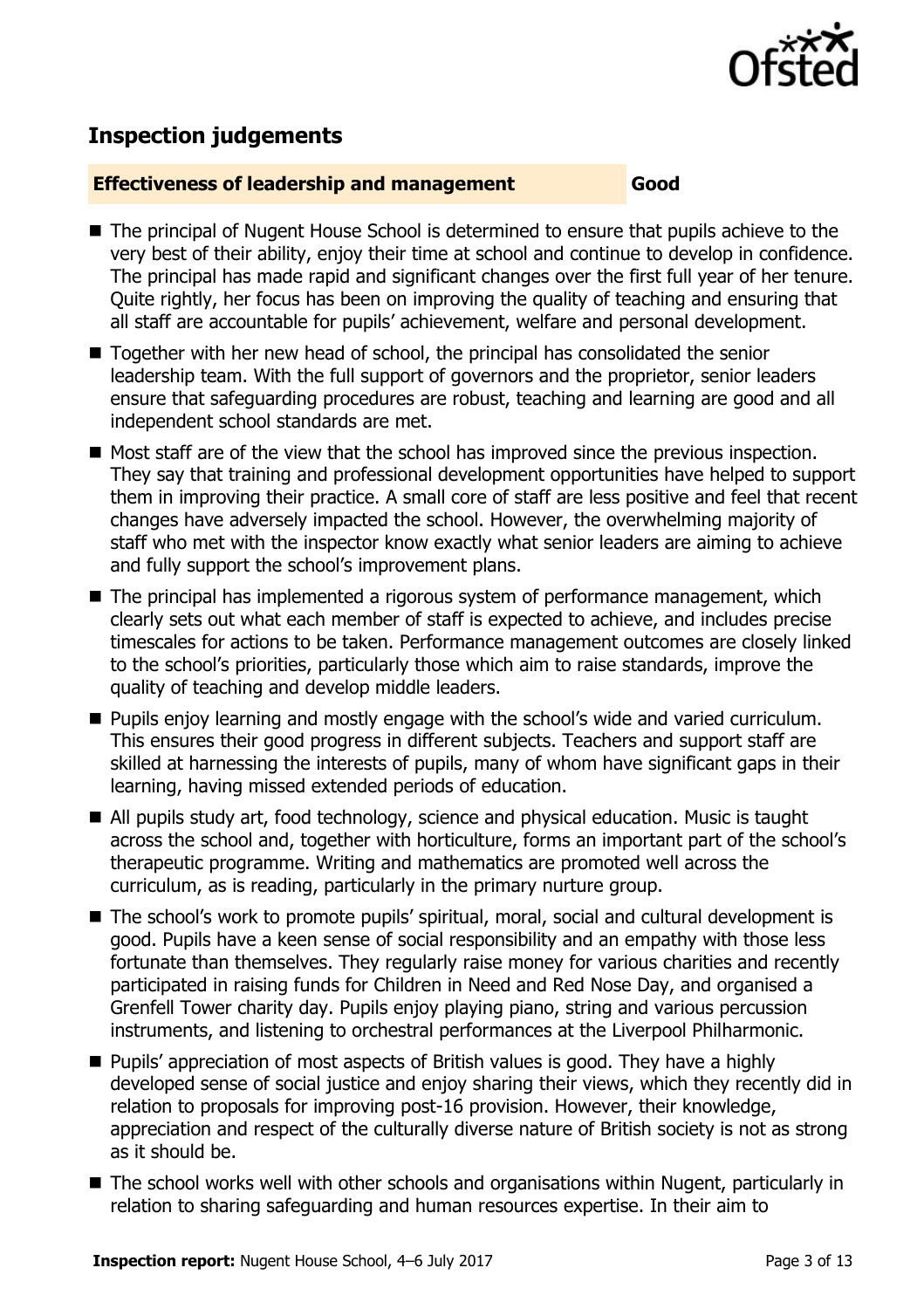

continually improve, senior leaders have sought external views of the quality of provision. Currently, leaders are working with a school improvement partner from a local authority. The school is receiving support on various aspects of planning, which is helping senior leaders to fine-tune strategies to further improve the quality of teaching and learning.

■ Current systems for assessing pupils' skills and abilities on entry to school are not fully effective in ensuring that teachers have the most accurate view of pupils' starting points. Leaders recognise that this is of paramount importance. Leaders have made it a priority for development to ensure that teaching is closely matched to pupils' needs so that pupils make the best possible progress. Teachers are highly appreciative of the training opportunities afforded by the principal, particularly in relation to them gaining qualified teacher status. Currently, there are few opportunities for teachers to improve their practice through working with more experienced teachers in other schools and settings.

#### **Governance**

- The principal ensures that governors are well-informed and aware of developments and improvements taking place at the school. Minutes of meetings indicate that governors meet on a regular basis to consider, and give their advice on, a wide range of issues. These include plans to work in partnership with external educational specialists, the current review of post-16 provision and new performance management arrangements.
- As with other parts of the organisation, the governing body has recently been restructured to include additional members, including a new chair of the governing body. Governors have been carefully selected for their expertise and experience in areas including education and local government, which they bring to bear in their advisory capacity.
- In addition to support from governors, the principal and senior leaders meet with trustees on a regular basis to discuss finance and human resource issues, as well as leaders' commissioning success and work with local authorities. All pupils are in the care of various local authorities and attract additional funding. Trustees ensure that such funding is spent appropriately to support pupils' academic, personal and social development.

#### **Safeguarding**

- The arrangements for safeguarding are effective.
- Safeguarding is stringent, as it needs to be given the highly vulnerable nature of most pupils. Rigorous checks are carried out on all staff to ensure that they are suitable to work with children.
- Expertise is shared between the various schools and organisations within Nugent; this ensures that all staff are up to date with their training and conversant with the latest government advice on keeping children safe in education. All staff are familiar with guidelines on protecting pupils from terrorism and extremism and have had 'Prevent' training. In addition, most staff are familiar with safer recruitment practices and procedures for restraining pupils who are a danger to themselves, other pupils and staff.
- The school's safeguarding policy and procedures are suitable, up to date, available to parents and published on its website.
- All independent school standards relating to health and safety, fire safety and building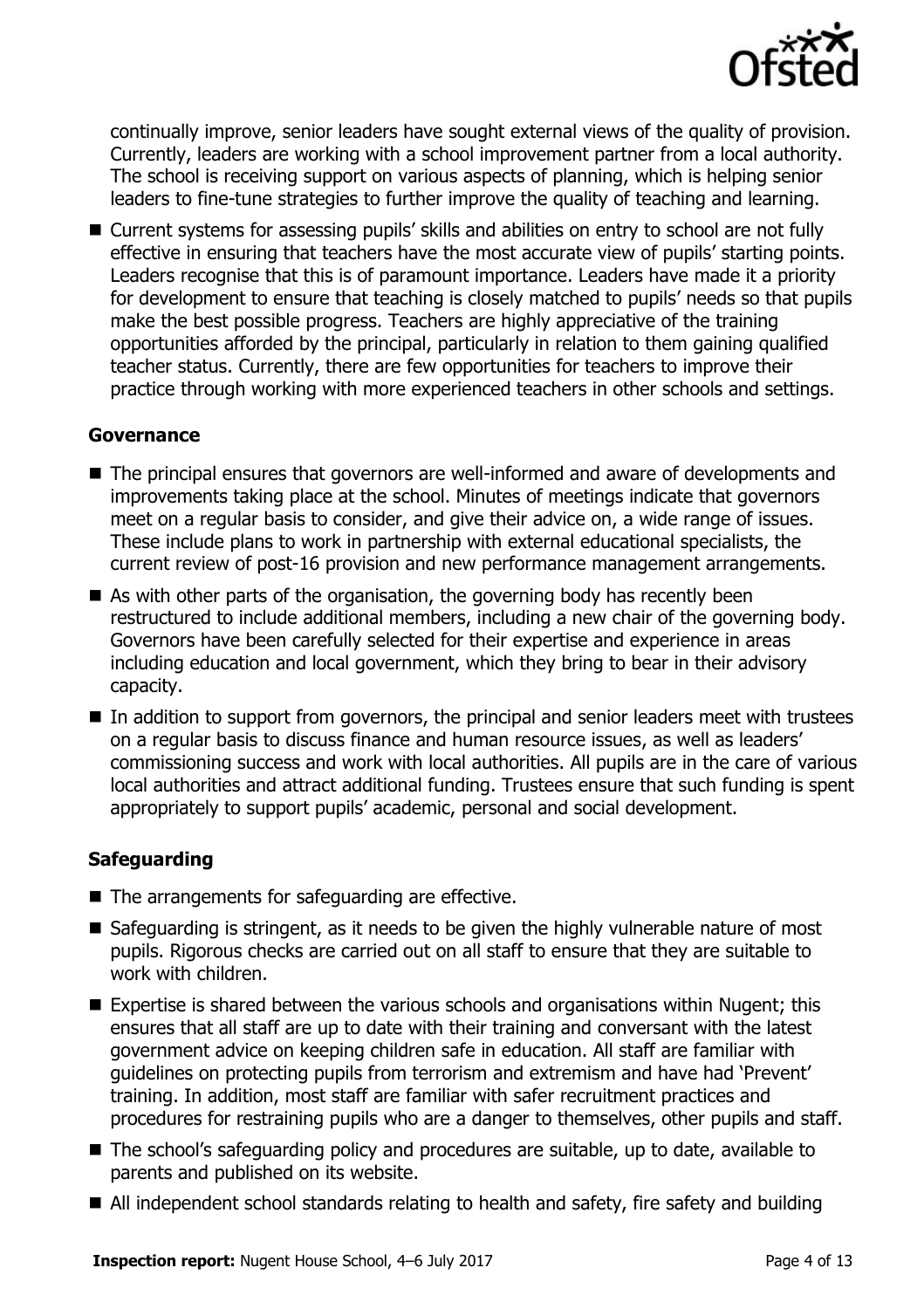

checks and regulations are closely adhered to. Risk assessments are in place to cover every eventuality relating to school trips and visits and safety in school. All pupils have individual risk assessments, which all appropriate staff are aware of.

#### **Quality of teaching, learning and assessment Good**

- $\blacksquare$  The quality of teaching has been maintained since the previous inspection; in some areas it has improved, as teachers have enhanced their skills and acquired qualified teacher status.
- Teachers know pupils very well. They plan activities which ensure pupils' engagement and their good progress. Most pupils learn in groups of less than five; many receive one-toone support to meet their specific learning needs. Classroom management is good, as it needs to be, given that some pupils find it difficult to concentrate for more than short periods.
- Teaching assistants and mentors are trained well and form effective partnerships with teachers. Together they are highly attuned to pupils' behaviour, which can be unpredictable. Staff usually identify 'flash points' and know how to implement deescalation strategies.
- Mathematics teaching is good. This was demonstrated in a class where the teacher skilfully engaged pupils in a data gathering and analysis activity. The teacher hooked pupils in by showing a short video of different coloured, and numbered, cars passing across the screen. Pupils were encouraged to tally the number of cars and discuss concepts such as frequency, range and median.
- In English, teachers are not afraid to bring lessons to life by adding drama. This was exemplified in a class where the teacher asked pupils to identify what had changed about her, after going out of the room and removing a ring, to demonstrate the importance of paying attention to detail. This was linked to the skill of comprehension, and retrieving salient information from a text. Pupils then demonstrated their understanding through answering questions on a poem about a homeless person.
- During the inspection, most classrooms were calm and purposeful places. This was the case in a science class, where pupils were learning about different forces. Pupils demonstrated their curiosity and willingness to participate as they tested the resistance of a shoe on a rough surface. They then observed what happened when they tried to attract magnets with the same, and opposite, poles.
- All teachers follow the school's assessment and feedback policy. Teachers check pupils' work regularly and give them good advice on how to improve it. Where pupils' writing skills are weak, teachers write from pupils' dictation. Pupils' books clearly indicate such support when it is given. The quality of some pupils' work is poor. However, workbooks indicate that pupils' presentation improves over time as they gain confidence in writing and improve their grammar, punctuation and spelling.
- The quality and usefulness of assessment procedures vary across the school. For example, in design technology a skills matrix has been developed to assess pupils' ability to use, and master, different tools, ranging from level 3, ability to use a coping saw, to level 7, ability to use a centre lathe. Similarly, in music, a fully developed system and curriculum is in place to assess pupils' competencies in using a range of different string,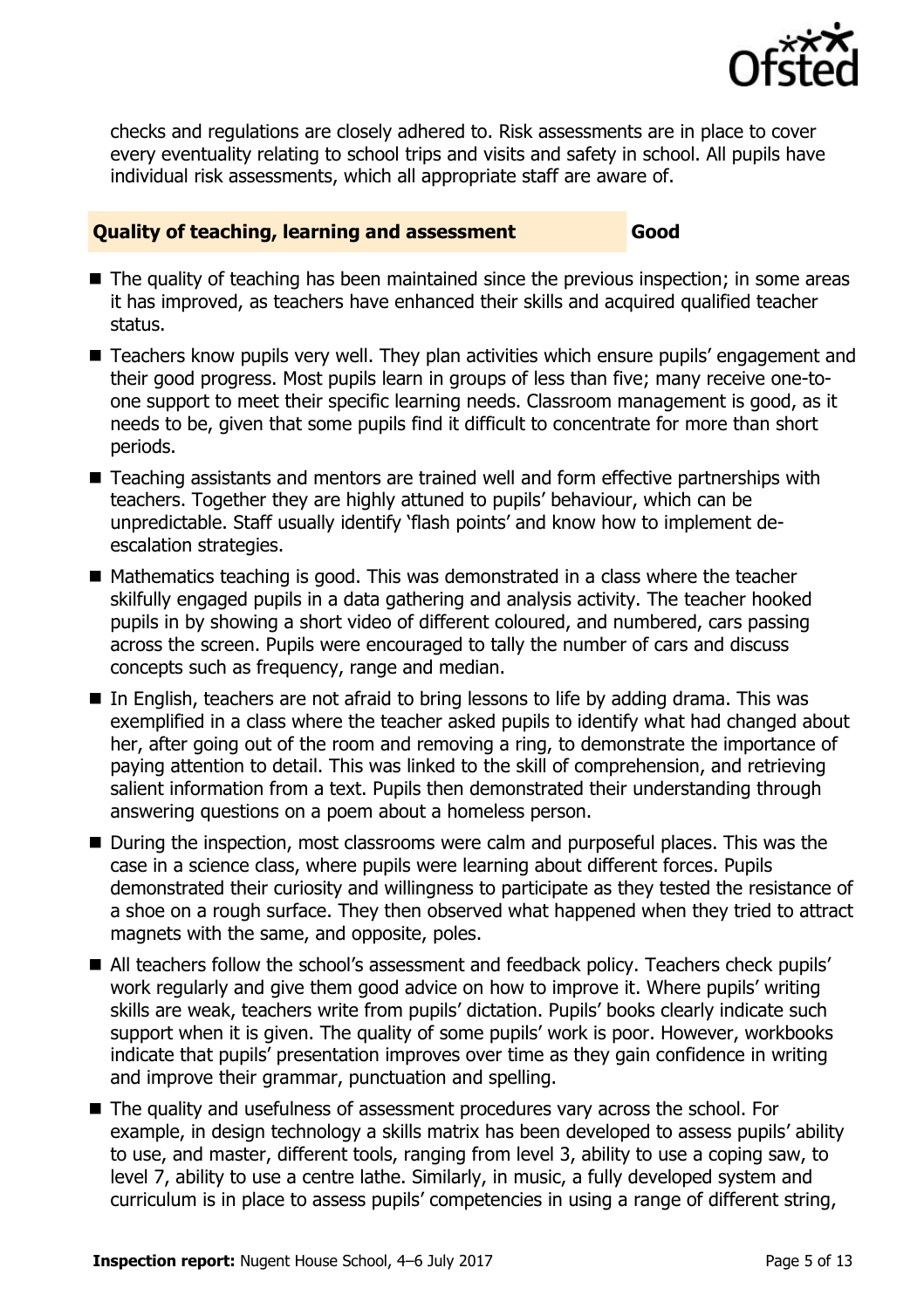

keyboard and percussion instruments. These systems are not fully implemented in other subjects. As a result, teachers are not always as precise as they need to be about the progress pupils make in different areas of learning.

#### **Personal development, behaviour and welfare Good**

#### **Personal development and welfare**

- The school's work to support pupils' personal development and welfare is good. Staff at Nugent House School pay close attention to each pupil's individual circumstances and needs. Staff are fully aware of the risk assessments attached to each pupil and the details of pupils' education, health and care plans.
- Therapy plays an important part in the education of all pupils. The school's special educational needs coordinator works with the school educational psychologist, and other partners, to provide a 'menu' of tailored therapies. As well as cognitive and massage therapy, the school offers horticultural therapy. Younger pupils who met with the inspector said that they enjoy therapy and would like even more massage and play therapy sessions.
- The school has compelling evidence that such therapies work effectively to help pupils to manage their behaviour and feelings, and support their engagement in learning. During the inspection, the school's extensive gardens were visited. Here, pupils have their own 'patch' where they tend sweetcorn, peas and beans, within a tranquil environment under the supervision of experienced gardeners. Pupils are quite rightly proud of their achievements and the fruits of their labour.
- **Pupils who spoke with the inspector said they feel safe most of the time, because their** teachers and friends make them feel safe. They indicated that sometimes pupils who find it difficult to manage their own behaviour 'kick off'. However, pupils also said that such incidents were always dealt with effectively.
- **Pupils have restricted access to the internet. They are aware of the reasons, and** necessity, to limit online use to educational activities. Pupils know how to stay safe when using the internet. They are aware that cyber bullying can happened on laptops, computers, games consoles and mobile phones. Pupils know not to talk to strangers or share personal information over the internet. All who talked with the inspector agreed that under no circumstances should they make actual contact with anyone they meet virtually.
- **Pupils know how to stay healthy. They visit the local gym and enjoy swimming. All** engage in physical education lessons. Through the personal, social, health and emotional aspects of the curriculum, pupils learn about the dangers of alcohol, smoking and taking illegal drugs.
- All pupils dine together, with most staff. This supports the development of their interpersonal communication skills and appreciation of social etiquette. Pupils select their daily meals from an excellent menu of healthy foods, prepared and cooked by highly trained catering staff.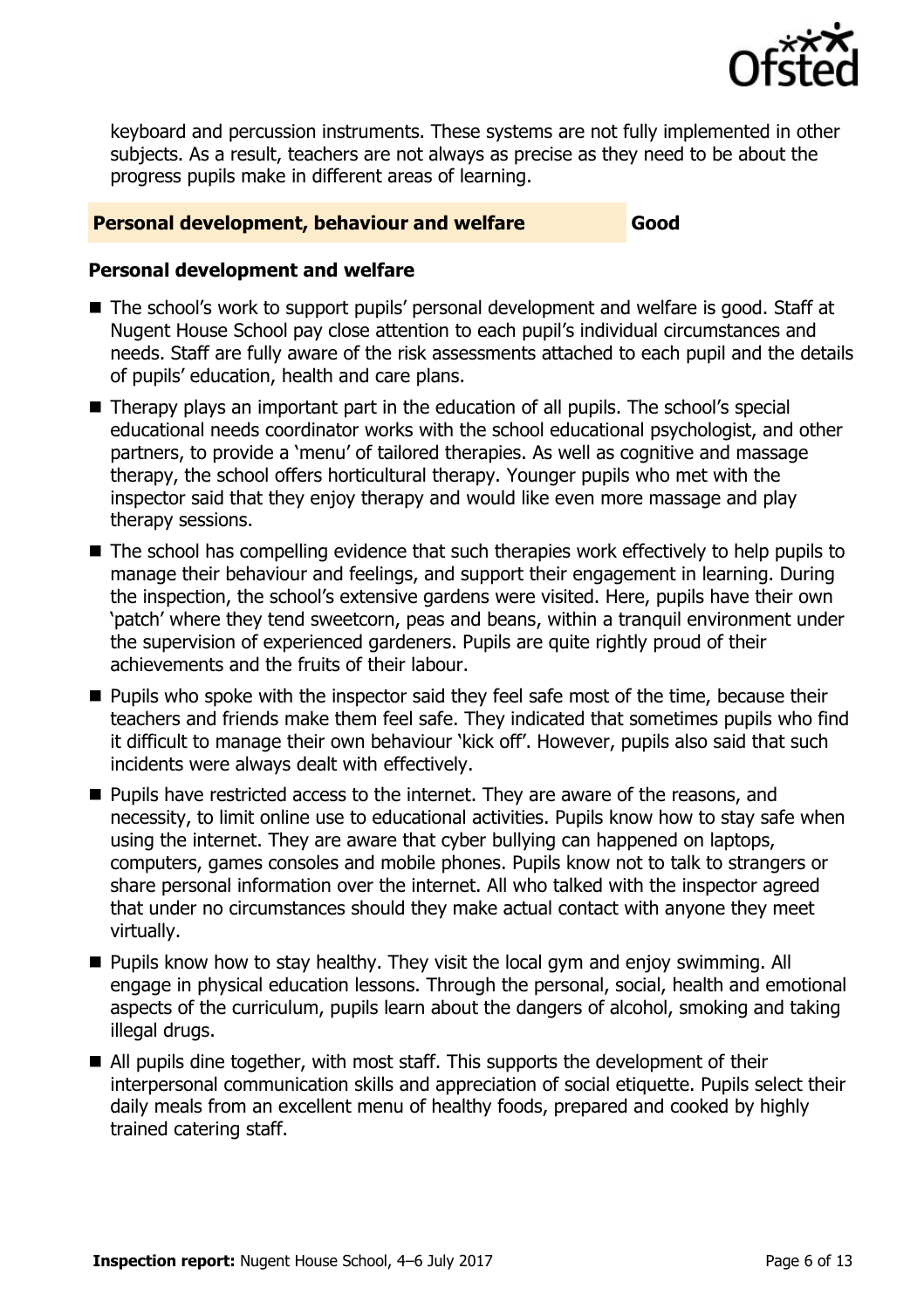

### **Behaviour**

- **Pupils' behaviour is good.**
- Staff take a consistent approach to managing pupils' behaviour. They aim to support pupils and empower them with strategies to manage their own behaviour. Most pupils are developing their resilience to persevere and learn from their mistakes. For many this is a slow, but steady, process.
- Senior leaders have recently changed the school's policy on dealing with unacceptable behaviour, emphasising the importance of staff challenging poor behaviour in the classroom, rather than relying on withdrawing pupils from lessons. Observations of behaviour in class and around the school indicate that this approach is effective. Most staff are of the view that behaviour is good.
- Pupils are appreciative of the school's exceptionally well-kept fields, gardens and buildings, which the majority consistently respect. Pupils who spoke with the inspector said that one of the things they like most about the school is 'the environment'. Pupils usually behave sensibly when moving around the school. Adults are always at hand to ensure that pupils observe the rules.
- **Pupils behave sensibly during lunchtimes and during physical education activities, where** they usually listen carefully and follow instructions closely. During the inspection, the school was calm and purposeful.
- The school monitors pupils' attendance rigorously. The attendance of almost all pupils has improved since starting the school. Where attendance is still low, it has improved markedly for pupils who previously refused to go to school, or attended rarely. The school values attendance highly and recognises and rewards pupils for coming to school regularly.
- **Pupils say that bullying sometimes happens in school, but indicate that it is dealt with** appropriately. They are confident in reporting any concerns to staff. Parents who spoke with the inspector are of the view that behaviour in school is good, indicating that their children's behaviour has been 'transformed'. Typically, parents say that mainstream schools failed to understand their children, unlike at Nugent House, where staff know their children well.
- **Pupils enjoy coming together for assemblies. This was exemplified when pupils gathered** to 'keep calm and keep British'. After giving their views on democracy and the rule of law, pupils agreed that honesty, hard work and caring were good values and that rudeness, laziness and lack of consideration for others were not. At the end of the discussion, pupils gave the thumbs up to indicate that they had understood and enjoyed the assembly.
- **Pupils are aware of various forms of discriminatory language, including racist language,** which they say is 'when you offend someone because they are Black, or because of where they are from'. Pupils indicate that discriminatory language is sometimes used, but always challenged by staff, when they hear it. The school's behaviour log contains examples of such rare incidents, which are dealt with appropriately.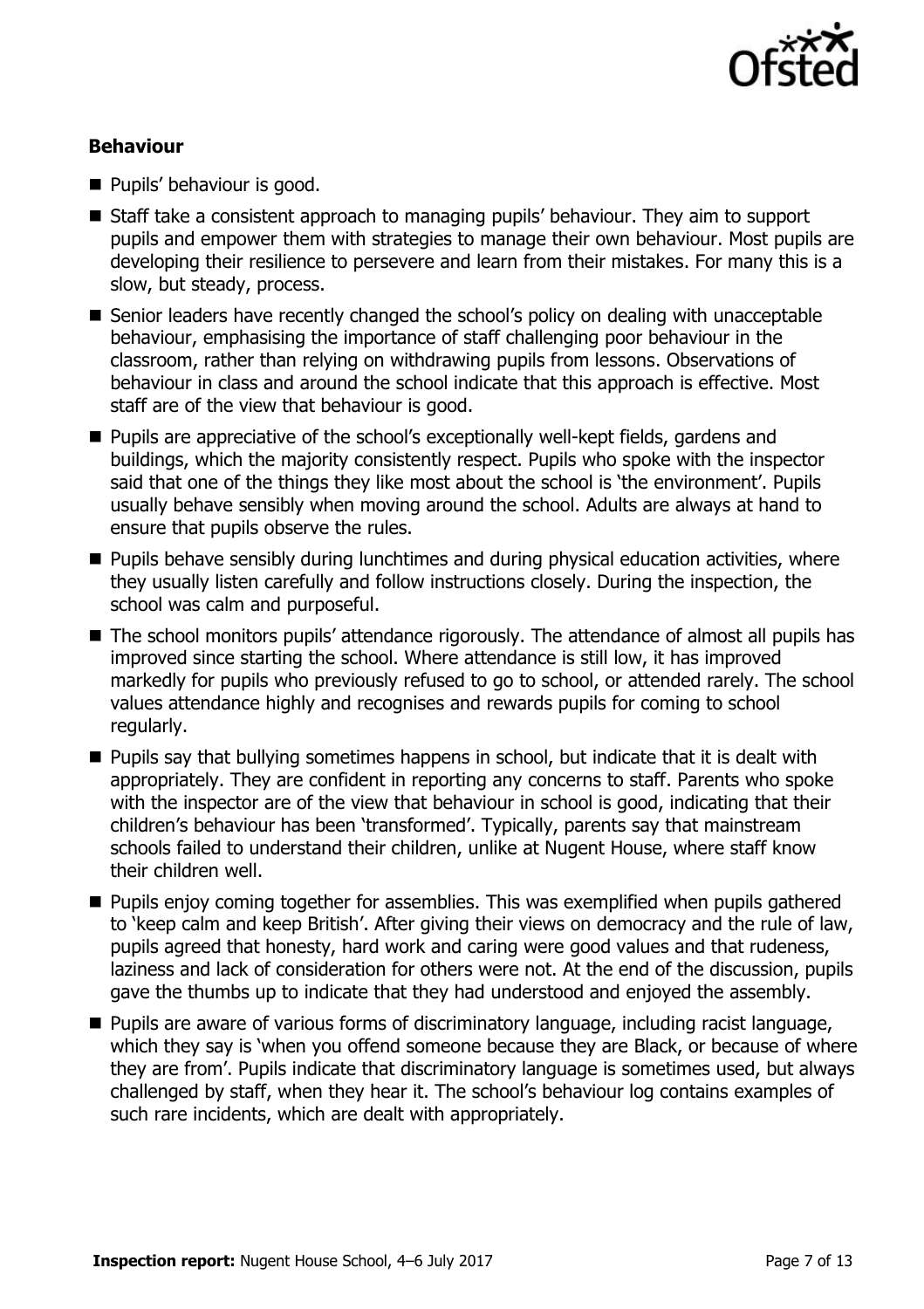

### **Outcomes for pupils Good Good**

- Almost all pupils make good progress, from their low starting points on entry to the school. This includes in reading, writing, mathematics, science and a range of other subjects.
- At the end of Year 11 in 2016, a small number of pupils attained 'good' GCSEs in English, mathematics, science and art; all were graded. However, GCSEs are only one of many measures of success. The school offers an extensive suite of qualifications, including short courses, and is consistently striving to identify new and innovative ways to acknowledge pupils' achievement.
- Almost all pupils in key stage 4 have attained entry-level qualifications in English. These include functional skills in reading, writing, speaking and listening. In mathematics, they were successful in gaining qualifications at entry level and functional skills levels 1 and 2. The workbooks of pupils in key stages 2, 3 and 4 indicate that their skills improve considerably as they are consolidated with good teaching over time.
- The most able pupils make at least good progress in art at both GCSE, and A level. In art, teachers encourage pupils to take pride in their work, explore different creative styles and express themselves freely. This approach is highly effective in developing pupils' resilience and perseverance, and results in the production of outstanding pieces of art work.
- $\blacksquare$  Pupils enjoy reading, particularly in key stage 2 and the primary nurture group, where they have access to a good range of reading materials. Teachers are highly effective in getting pupils to read with expression and use their imagination to describe characters and settings. As a result, pupils make good progress in this subject.
- All pupils study music. Teachers encourage pupils to pursue their interests and focus on nurturing pupils' talents. Finely tuned assessment procedures enable teachers to accurately chart pupils' progress and record their achievements. Many pupils play drums, guitars and keyboards competently and perform in the school band. Some have been externally graded to a high standard.
- Almost all pupils regularly participate in food technology classes and achieve national vocational qualifications up to level 2 in this subject. The school takes advantage of its high-quality head cook and has recently devised a bespoke level 3 qualification for a small number of pupils.
- In key stage 3 and 4 pupils make at least good progress in design technology. They have produced outstanding, imaginative pieces of work in this subject, including bird boxes and dog kennels. Pupils have also used digital modelling to create unique designs for skateboards.
- **Pupils can excel in computing and digital technology, used in music to compose and** record their own compositions, and in art to create unique patterns and designs.
- Senior leaders and teachers provide a flexible curriculum tailored to individual pupils' interests, skills and abilities. This ensures that the most able can, and do, achieve good GCSEs, and the basic skills they need in English and mathematics, while excelling in subjects of their choice.
- The skills and abilities that pupils gain during their time at the school prepare them well for the next stage of their learning, both in the school's post-16 provision and in various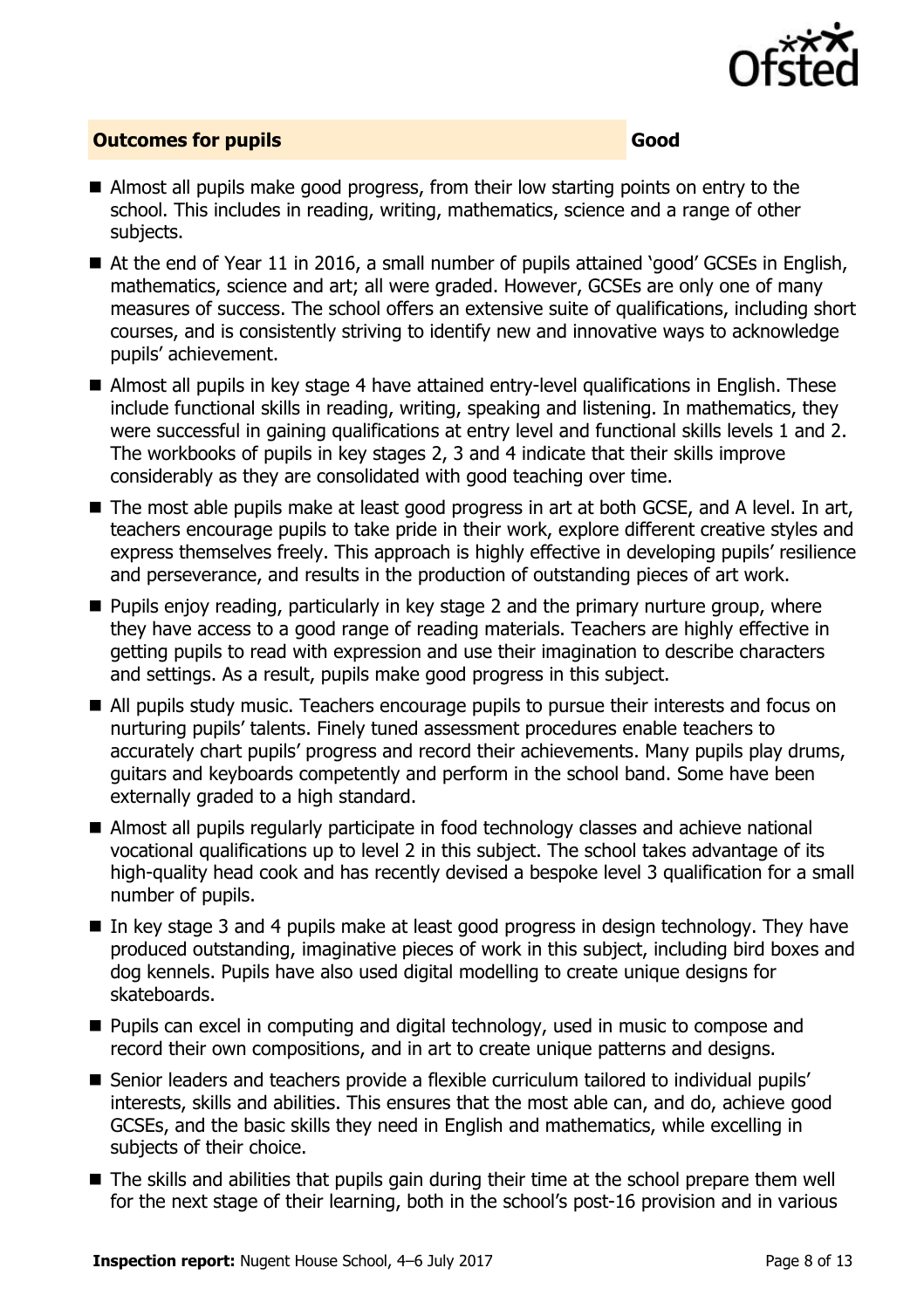

colleges and organisations.

#### **Sixth form provision Good**

- All aspects of post-16 provision, including leadership and management and the quality of teaching, are good. At the time of the inspection, a small group of learners were taking advantage of post-16 provision. Most have elected to come back into Year 12, having achieved well in Year 11.
- The prospectus for post-16 provision states, 'we offer a comprehensive programme of qualifications which enable older learners to make the transition between school and employment or progression onto traineeships, apprenticeships or study in further or higher education'.
- Learners who met with the inspector indicated that they are happy with the curriculum and the support afforded to them to pursue careers in areas such as plumbing and software design. Senior leaders support learners wanting to pursue professional careers to become, for example, teaching assistants.
- In addition to the core curriculum of English, mathematics and life skills, learners have access to a range of additional courses including art, music, food technology, design technology and drama.
- Learners benefit from regular, impartial careers advice. Those who spoke with the inspector were well informed and indicated that they have a wide range of study and career options.
- Staff establish learners' interests through interviews. Thereafter, personalised timetables are produced. Typically, timetables include off-site provision in local further education colleges. All learners are offered support in writing personal statements and applications for colleges, work placements and jobs.
- The school keeps records of learners' destinations; these show that post-16 provision realises its objectives. Almost all go into education, employment or training. Over the last three years most learners have gained places at various colleges to study a broad range of courses, some have gone on to apprenticeships, joined the army or gained employment.
- Learners who spoke with the inspector said that they feel safe. They appreciate being treated as young adults and enjoy the independence, trust and responsibility afforded to them. Learners said that they feel cared for, behaviour is good and staff supportive.
- **E** Learners indicated that occasionally discriminatory language is used around the school. The same stringent safeguarding procedures in operation in the primary nurture group, and key stage 2, 3 and 4, are in operation in post-16 provision.
- At the time of the inspection, post-16 provision was being reorganised. Inspection evidence indicates that at the beginning of the next academic year, learners will continue to benefit from good, safe provision, with good learning resources and leisure facilities.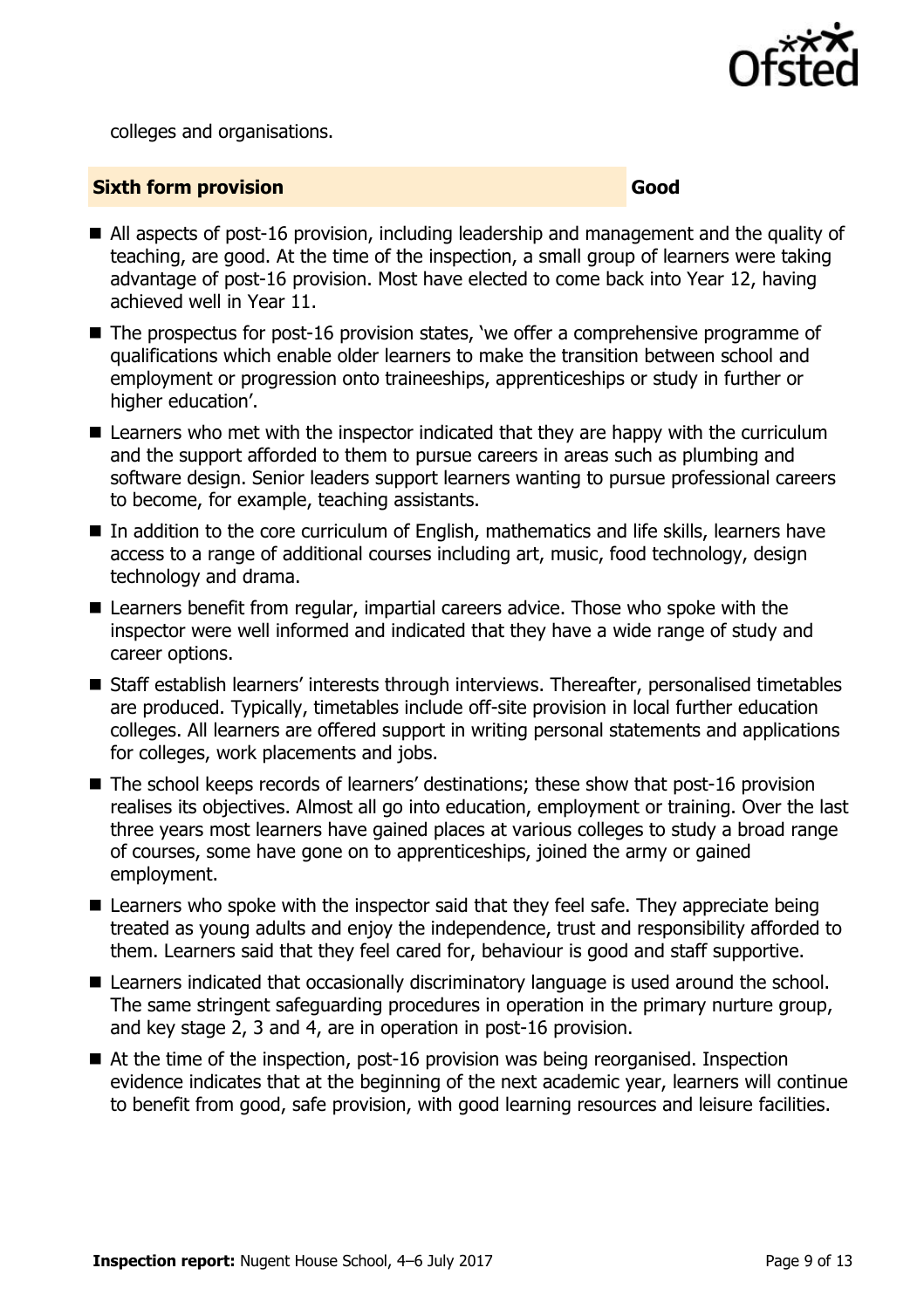

# **School details**

| Unique reference number  | 104839   |
|--------------------------|----------|
| DfE registration number  | 342/6004 |
| <b>Inspection number</b> | 10008860 |

This inspection was carried out under section 109(1) and (2) of the Education and Skills Act 2008, the purpose of which is to advise the Secretary of State for Education about the school's suitability for continued registration as an independent school.

| Type of school                         | Other Independent Special School |
|----------------------------------------|----------------------------------|
| School category                        | Independent school               |
| Age range of pupils                    | 7 to 19                          |
| Gender of pupils                       | <b>Boys</b>                      |
| Gender of pupils in the sixth form     | <b>Boys</b>                      |
| Number of pupils on the school roll    | 42                               |
| Of which, number on roll in sixth form | 6                                |
| Proprietor                             | <b>Nugent</b>                    |
| Chair                                  | Sarah Johnson                    |
| <b>Headteacher</b>                     | Carol Parkinson                  |
| Annual fees (day pupils)               | £52,000                          |
| Telephone number                       | 01744 892551                     |
| Website                                | www.nugenthouse.co.uk            |
| <b>Email address</b>                   | nugent.house@nugentcare.org      |
| Date of previous inspection            | 18-20 March 2013                 |

#### **Information about this school**

- $\blacksquare$  By the end of the inspection, the school met the statutory requirements for the publication of information on its website.
- Nugent House School is situated in a village near Wigan. The school opened in 1983 and is part of the Nugent organisation.
- At Nugent House School, key stages 2, 3 and 4 pupils, and learners in post-16 provision, study a wide range of subjects and are entered for various qualifications, including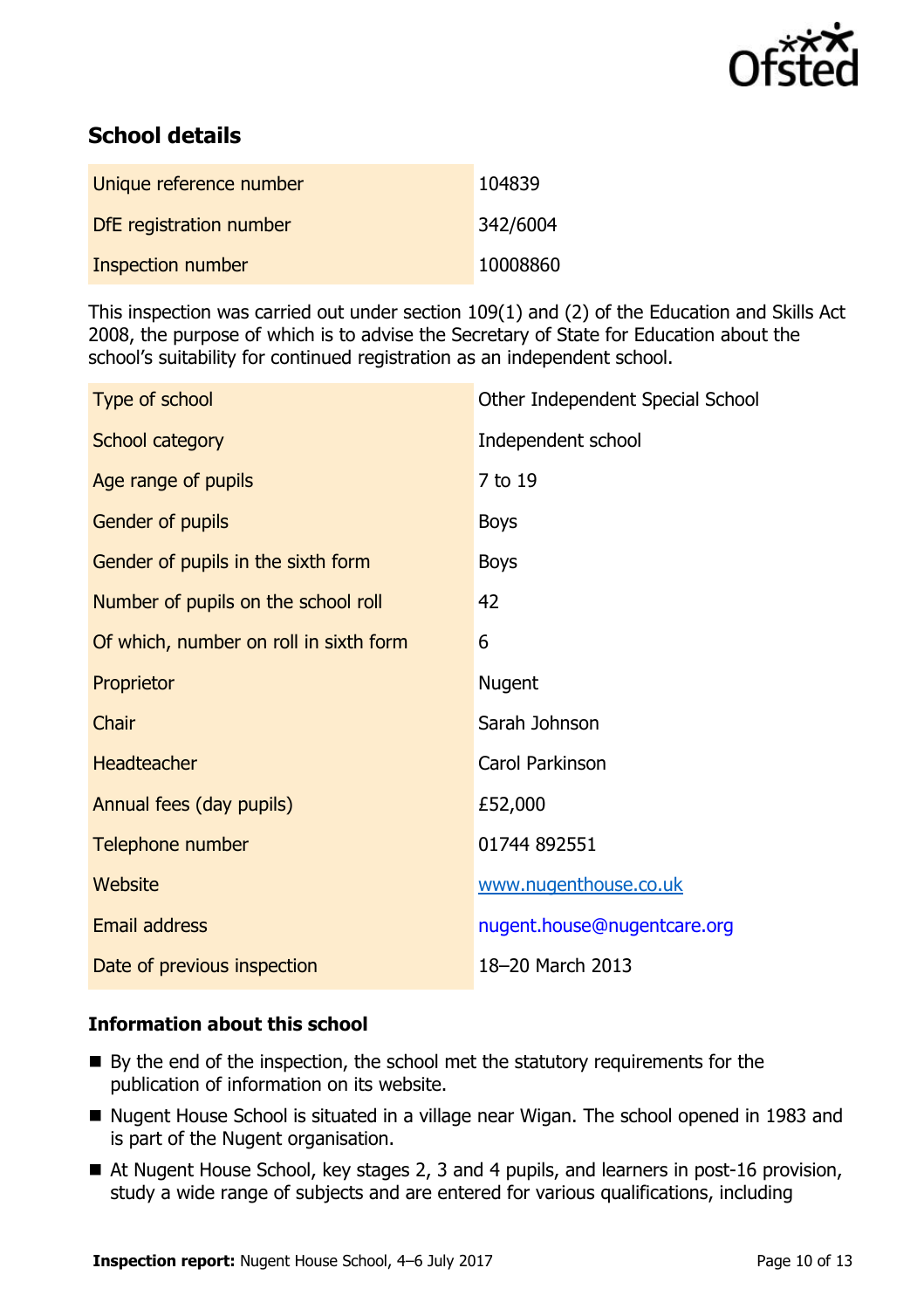

GCSEs. 'The school prides itself on providing a holistic approach to education by preparing pupils for all the opportunities, responsibilities and experiences of adult life. Through this supportive environment, children can begin to develop self-respect and self-confidence.'

- Specialist nurture provision is available to all pupils when needed, as is a variety of therapies, including music, art, massage, horticulture and cognitive behaviour therapy. A small number of key stage 2 pupils attend the primary nurture group.
- The school caters for 42 pupils. All pupils have education, health and care plans. Most pupils are in the care of local authorities. The vast majority of pupils come to the school having missed significant periods of education and with poor skills in reading, writing and mathematics.
- The school works with several colleges and other external training providers to arrange placements for pupils and learners in the post-16 provision.
- Several staff have been appointed since the previous inspection, including a principal, head of school, an assistant headteacher and a special educational needs coordinator. In addition, a number of mentors, teaching assistants and teachers have joined, and left, the school.
- At the time of the inspection the school, and Nugent, were going through structural changes, including changes to staff remits and line management. The post of chair of governors to the school has recently been filled.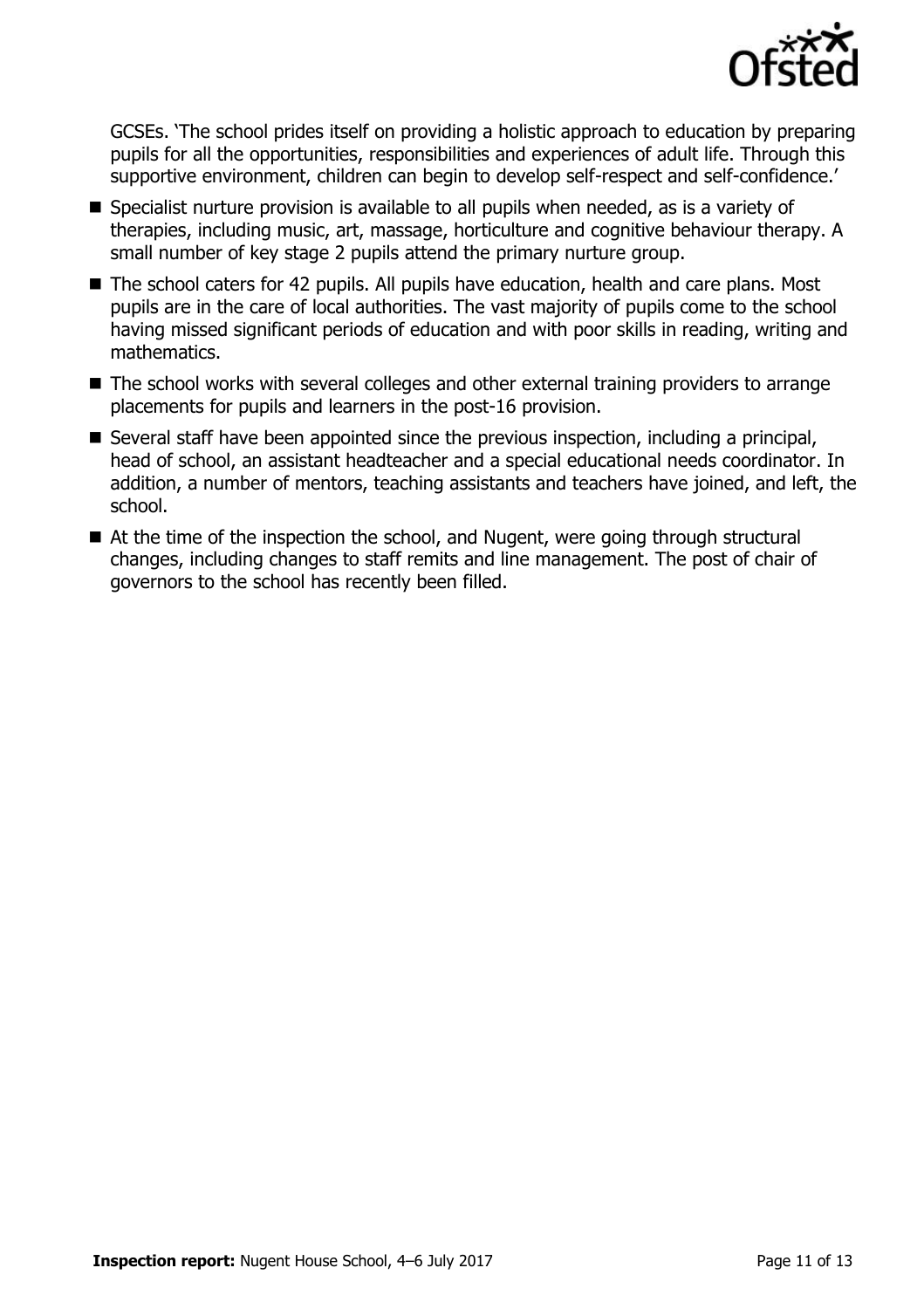

# **Information about this inspection**

- The inspector observed pupils in various lessons, including English, mathematics, science, music, design technology, horticulture and physical education.
- **Pupils' work was scrutinised during lessons and separately. Meetings were held with the** principal, head of school and various staff. These included the special educational needs coordinator, a group of staff, including teaching assistants and mentors, and teachers responsible for English, mathematics and science. A meeting was held with a Nugent director of operations.
- Telephone conversations took place with representatives from three placing authorities and two parents. Two meetings were held with pupils, one with a group of key stage 2 and 3 pupils, the other with a group of learners from the post-16 provision. A letter was received from the school's improvement partner.
- There were too few responses to Ofsted's online survey, Parent View, to be considered. The inspector scrutinised the school's own surveys of pupils' views. Responses to the inspection questionnaires completed by 30 members of staff were also considered.
- The inspector examined a range of documents. These included the school's reviews of its own performance, information on pupils' achievement, various safety and safeguarding policies and procedures and records of pupils' attendance and behaviour.

#### **Inspection team**

Lenford White, lead inspector and offsted Inspector